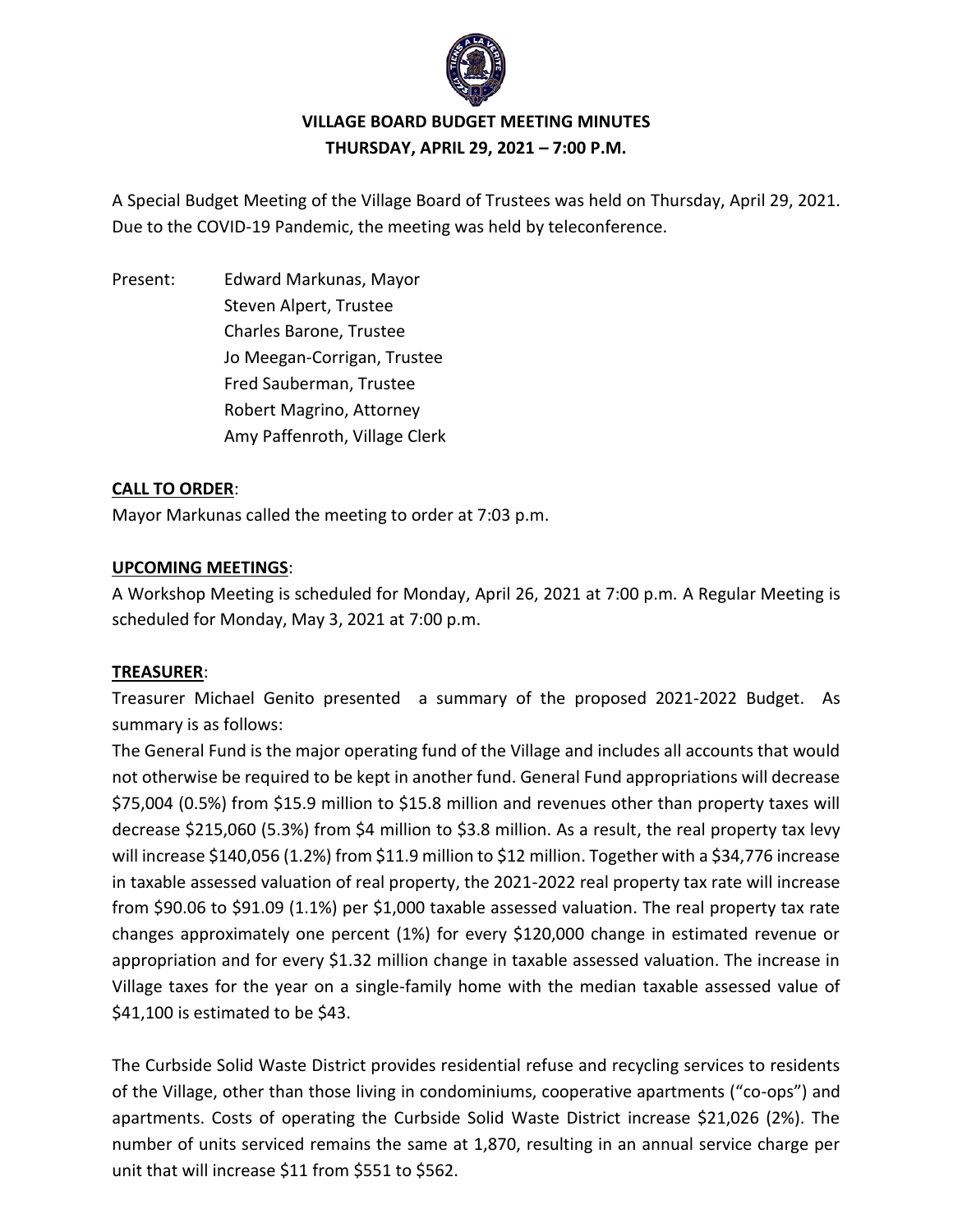The Container Solid Waste district provides residential refuse and recycling services to residents living in condominiums and co-ops. The \$356,661 required for services to 1,723 units remains the same, resulting in an annual rate of \$207 per unit. These services are provided by an independent refuse and recycling contractor under an agreement that expires on May 31, 2022. Water Fund The Water Fund accounts for the activities of the Village's drinking water treatment and distribution system. Total costs of the Water Fund decrease \$27,042 and estimated revenues increase \$1,500. It is estimated that the annual cost of water for the average single-family home will decrease three dollars.

The Sewer Fund accounts for the activities of the Village's sanitary sewer treatment plant and collection system. Total costs of operating the Sewer Fund will increase \$142,811 (5.3%) and total estimated revenues other than sewer rents will increase \$5,000. It is estimated that the annual cost of sewer service for the average single-family home will increase \$30 per year. Debt Service Fund The Debt Service Fund is used to accumulate the resources (money) necessary to meet the required payments of principal and interest (debt service) on outstanding serial bonds. Debt service requirements for 2021-2022 will increase \$35,085 (3%) from \$1,155,981 to \$1,191,066. This increase is primarily due to the addition of the 2020B Serial Bonds issued through the Environmental Facilities Corporation (EFC) that closed on December 17, 2020. Debt service payments are funded by transfers in from the General, Water and Sewer funds. Capital Projects The \$2.9 million list of proposed capital projects represents assets that have a value of at least \$15,000 with an estimated life of at least three years. Debt is the proposed source of funding for all the capital projects listed, but the source of funding is subject to change based on the availability of grants and aid or other revenues.

Real Property Tax Levy Limit On June 24, 2011, the real property tax levy limit ("tax cap") was signed into law as Chapter 97 of the New York State Laws of 2011 and became permanent as part of the 2019-2021 New York State budget, which was adopted on March 31, 2019. The tax cap law establishes a limit on the annual growth of real property taxes levied by the Village to two percent or the rate of inflation, whichever is less. There are limited, narrow exclusions to the tax cap, including certain costs of significant judgments arising out of tort actions and unusually large year-to-year increases in pension contribution rates. The tax levy cannot exceed the cap unless 60% of the total voting power of the Village Board (at least three affirmative votes) adopt a local law to override the tax cap. It is important to note that the tax cap is on the tax levy (the amount to be raised in real property taxes), and not the tax rate (the amount to be raised in real property taxes divided by the total taxable assessed value of the Village). On April 12, 2021, a public hearing was held to consider the 2021-2022 Tentative Budget and to consider a local law to authorize a property tax levy in excess of the limit established in General Municipal Law Section 3-c for the fiscal year ending May 31, 2022. At the conclusion of the public hearing, a motion made and seconded to adopt the local law failed on a vote of three against and two in favor of the local law. The budget as adopted on April 29, 2021 is \$170,097 below the tax levy limit ("tax cap").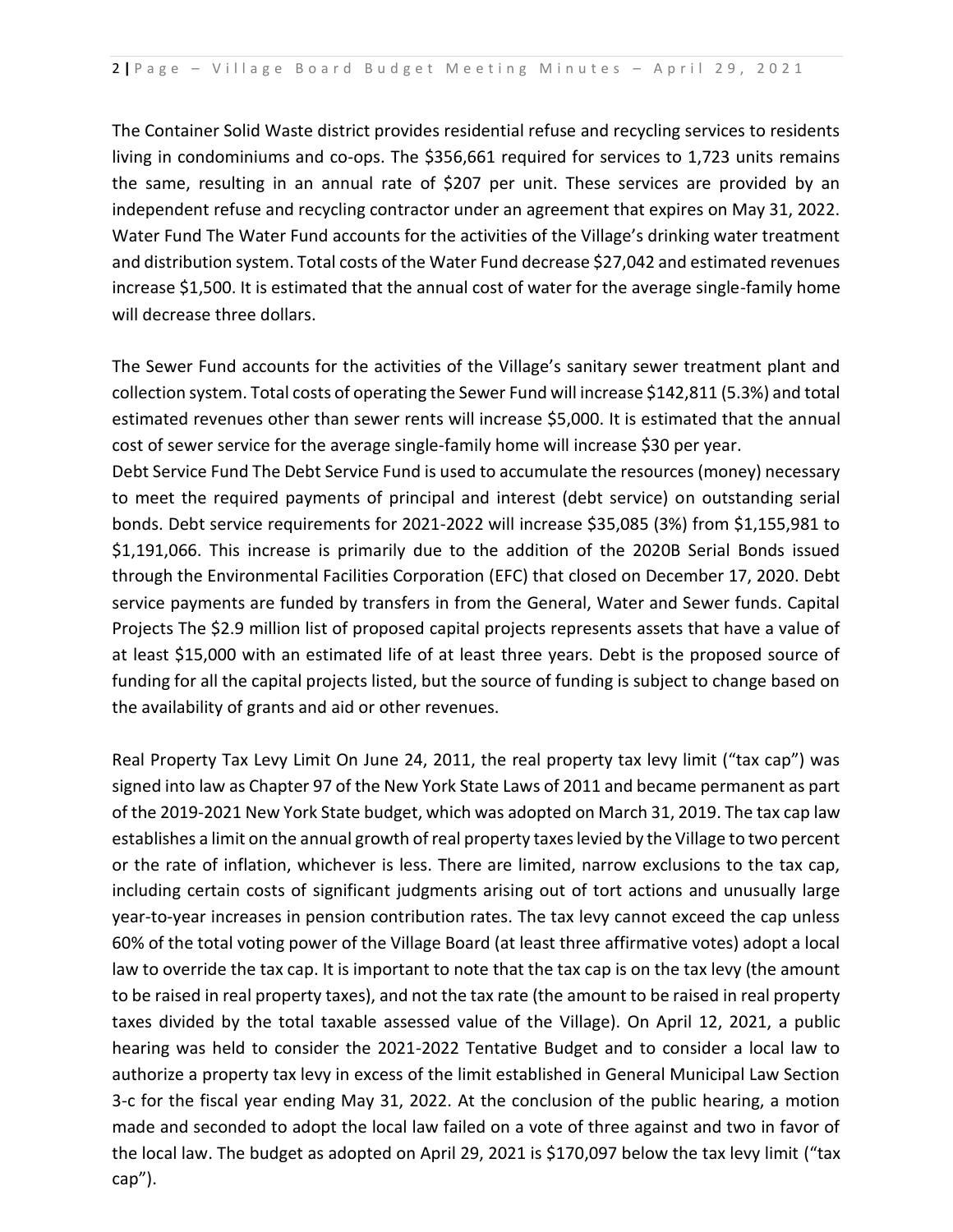## **RESOLUTION NO. 69 OF 2021 - ADOPTING CHANGES TO THE TENTATIVE BUDGETS FOR FISCAL YEAR ENDING MAY 31, 2022**

Section 5-508 of Village Law provides that the 2021-2022 budget for fiscal year ending May 31, 2022 must be adopted on or before May 1, 2021. The 2021-2022 Tentative Budget ("Tentative Budget") was transmitted by the Village Clerk to the Village Board on March 18, 2021. A public hearing on the Tentative Budget was held on April 12, 2021. A public hearing on the proposed 2021-2022 water rates and the proposed 2021-2022 sewer rates was held on April 19, 2021. Members of the Village Board have proposed amendments to the Tentative Budget. That the Village Board of the Village of Suffern does hereby adopt the following amendments to the Tentative Budget:

Decrease A1010.4 BOARD OF TRUSTEES Contractual \$525 Decrease A1110.1 VILLAGE JUSTICE Personal Services \$2,000 Decrease A1110.4 VILLAGE JUSTICE Contractual \$2,089 Decrease A1325.4 VILLAGE TREASURER Contractual \$3,300 Decrease A420.4 VILLAGE ATTORNEY Contractual \$20,000 Decrease A1990.4 CONTINGENT ACCOUNT \$25,000 Decrease A3120.1 POLICE Personal Services \$87,614 Decrease A3120.2 POLICE Equipment \$60,000 Decrease A3120.4 POLICE Contractual \$3,870 Decrease A36204 SAFETY INSPECTION Contractual \$675 Decrease A5110.4 STREET MAINTENANCE Contractual \$23,500 Decrease A5142.4 SNOW REMOVAL Contractual \$5,000 Increase A8160.1 CURBSIDE SOLID WASTE Personal Services \$5,000 Decrease A8160.4 CURBSIDE SOLID WASTE Contractual \$10,000 Increase A8160.8 CURBSIDE SOLID WASTE Employee Benefits \$930 Decrease A9010.8 STATE RETIREMENT \$530 Decrease A9030.8 SOCIAL SECURITY \$5,800 Decrease A9031.8 MTA COMMUTER TAX \$400 Decrease A9045.8 LIFE INSURANCE \$900 Increase A9060.8 HOSPITAL & MEDICAL INSURANCE \$27,000 Decrease A3265 CURBSIDE SOLID WASTE FEES \$4,070 Decrease A1001 REAL PROPERTY TAX LEVY \$214,203 Decrease F8310.1 WATER ADMINISTRATION Personal Services \$1,826 Decrease F8310.4810 WATER ADMINISTRATION State Retirement \$530 Decrease F8310.4830 WATER ADMINISTRATION Social Security \$100 Increase F8320.1 WATER SUPPLY Personal Services \$6,947 Decrease F8320.4 WATER SUPPLY Contractual \$5,000 Increase F8320.4810 WATER SUPPLY State Retirement \$529 Increase F8320.4830 WATER SUPPLY Social Security \$500 Increase F8320.4831 WATER SUPPLY MTA Commuter Tax \$100 Decrease F8340.4 WATER DISTRIBUTION Contractual \$5,000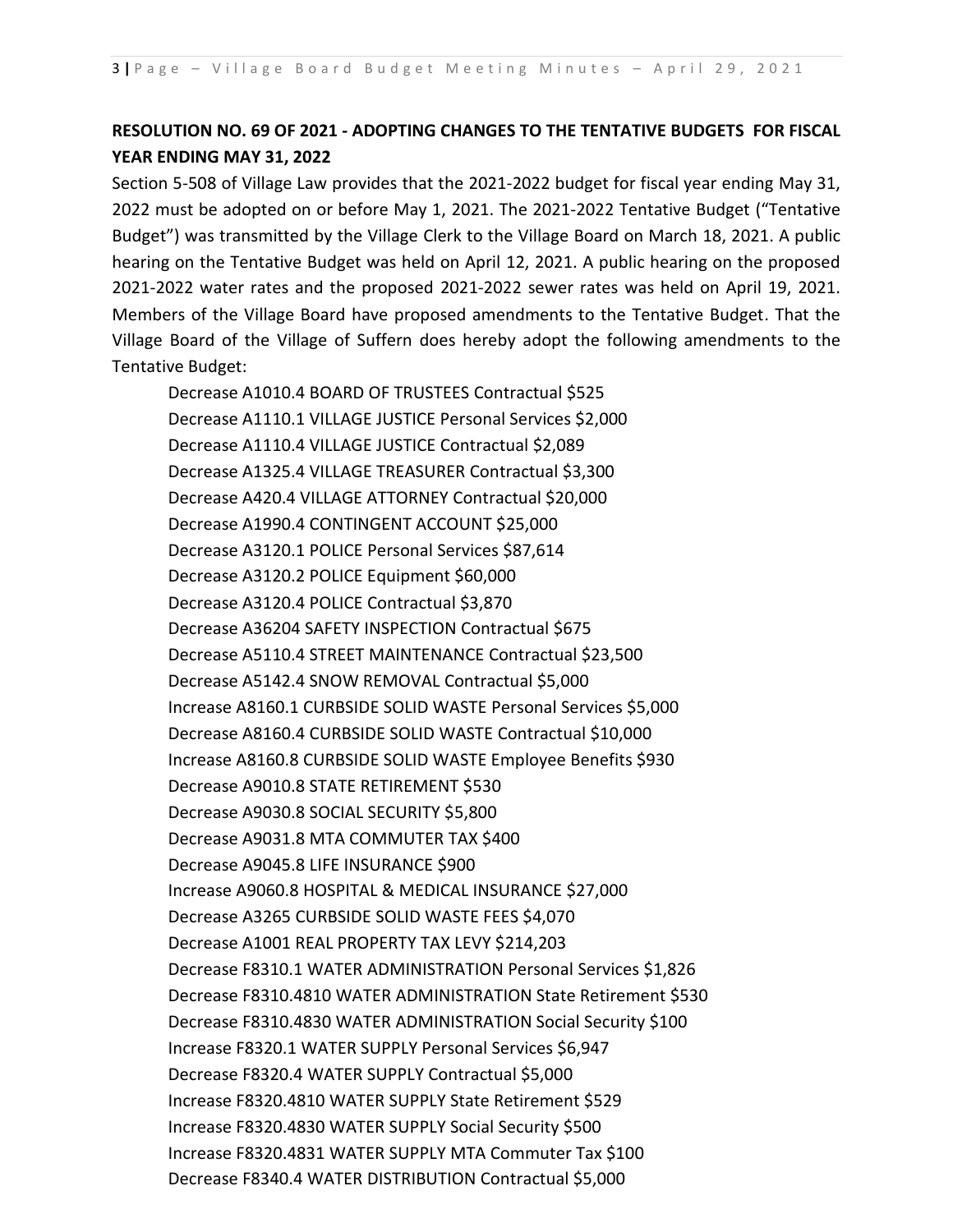Decrease F2140 METERED WATER SALES \$4,380 Decrease G8110.1 SEWER ADMINISTRATION Personal Services \$1,826 Decrease G8110.4810 SEWER ADMINISTRATION State Retirement \$530 Decrease G8110.4830 SEWER ADMINISTRATION Social Security \$100 Decrease G2120 SEWER RENTS \$2,456

A motion to approve the foregoing resolution was made by Trustee Charles Barone and seconded by Trustee Steven Alpert and a roll call vote was recorded as follows:

| <b>NAME</b>     | YES | <b>NO</b> | <b>ABSENT</b> |
|-----------------|-----|-----------|---------------|
| Alpert          |     |           |               |
| <b>Barone</b>   |     |           |               |
| Meegan-Corrigan |     |           |               |
| Sauberman       |     |           |               |
| Markunas        |     |           |               |

Mayor Markunas declared the Resolution adopted on April 29, 2021.

# **RESOLUTION NO. 70 OF 2021 – ADOPTING THE FISCAL YEAR 2021-2022 BUDGETS FOR THE GENERAL FUND (INCLUDING THE CURBSIDE SOLID WASTE DISTRICT AND THE CONTAINER SOLID WASTE DISTRICT), THE WATER FUND, THE SEWER FUND AND THE DEBT SERVICE FOR FISCAL YEAR ENDING MAY 31, 2022**

Section 5-508 of Village Law provides that the 2021-2022 budget for fiscal year ending May 31, 2022 must be adopted on or before May 1, 2021. the 2021-2022 Tentative Budgets ("Tentative Budgets") were prepared and transmitted by the Village Clerk to the Village Board on March 18, 2021. A public hearing on the Tentative Budget was held on April 12, 2021. A public hearing on the proposed 2021-2022 water rates and the proposed 2021-2022 sewer rates was held on April 19, 2021. On April 29, 2021, the Village Board of Trustees adopted a resolution amending the Tentative Budgets. The Village Board of the Village of Suffern does hereby adopt the 2021-2022 budgets for the General Fund (including the Curbside Solid Waste District and the Container Solid Waste District), the Water Fund, the Sewer Fund and the Debt Service Fund for fiscal year ending May 31, 2022 as follows: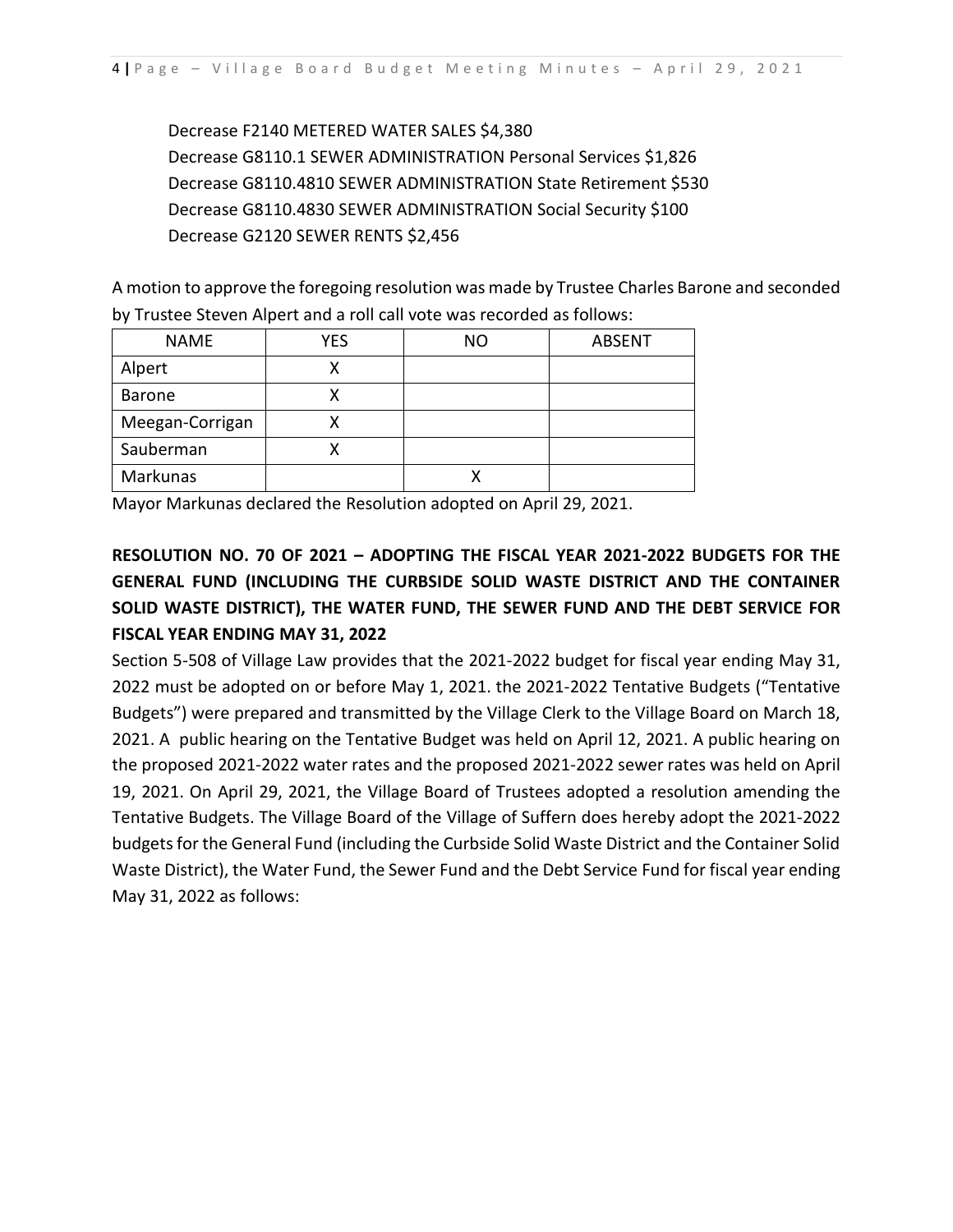| <b>General Fund:</b>                                    |     |              |
|---------------------------------------------------------|-----|--------------|
| Appropriations                                          |     | \$15,829,770 |
| Less: Estimated revenues other than real property taxes |     | (3,805,781)  |
| Real property tax levy                                  |     | 12,023,989   |
| Taxable assessed valuation                              |     | 132,001,530  |
| Tax rate per \$1,000 taxable assessed valuation         |     | \$91.09      |
|                                                         |     |              |
| <b>Curbside Solid Waste District:</b>                   |     |              |
| Appropriations                                          | \$. | 1,049,696    |
| Less: Estimated revenues other district service charges |     |              |
| Amount to be raised by district service charges         |     | 1,049,696    |
| Units to be serviced                                    |     | 1,870        |
| Annual service charge per unit                          |     | \$562.00     |
| <b>Container Solid Waste District:</b>                  |     |              |
| Amount to be raised by district service charges         | \$  | 356,661      |
| Units to be serviced                                    |     | 1,723        |
| Annual service charge per unit                          |     | \$207.00     |
|                                                         |     |              |
| Water Fund:                                             |     |              |
| Appropriations                                          | \$. | 2, 131, 718  |
| Less: Estimated revenues other than water rents         |     | (32,000)     |
| Amount to be raised by metered water sales              | \$  | 2,099,718    |
| Per unit water rates within Village:                    |     |              |
| Minimum charge up to 10 units                           |     | \$35.00      |
| For the portion over 10 but less than 71 units          |     | \$3.66       |
| For the portion over 70 units                           |     | \$4.77       |
| Per unit water rates outside Village limits:            |     |              |
| Minimum charge up to 10 units                           |     | \$60.00      |
| For the portion over 10 units                           |     | \$5.49       |
| Sewer Fund:                                             |     |              |
| Appropriations                                          | \$. | 2,820,609    |
| Less: Estimated revenues other than sewer rents         |     | (25,500)     |
| Amount to be raised by sewer rents                      | \$  | 2,795,109    |
| Per unit sewer rates within Village:                    |     |              |
| Minimum charge                                          |     | \$25.00      |
| Per unit of water consumed                              |     | \$13.31      |
| Per unit sewer rates outside Village limits:            |     |              |
| Minimum charge                                          |     | \$25.00      |
| Per unit of water consumed                              |     | \$16.64      |
|                                                         |     |              |
| Debt Service Fund:                                      |     |              |
| Appropriations                                          | Ş   | 1,191,066    |
| <b>Estimated Revenues</b>                               | \$  | 1,191,066    |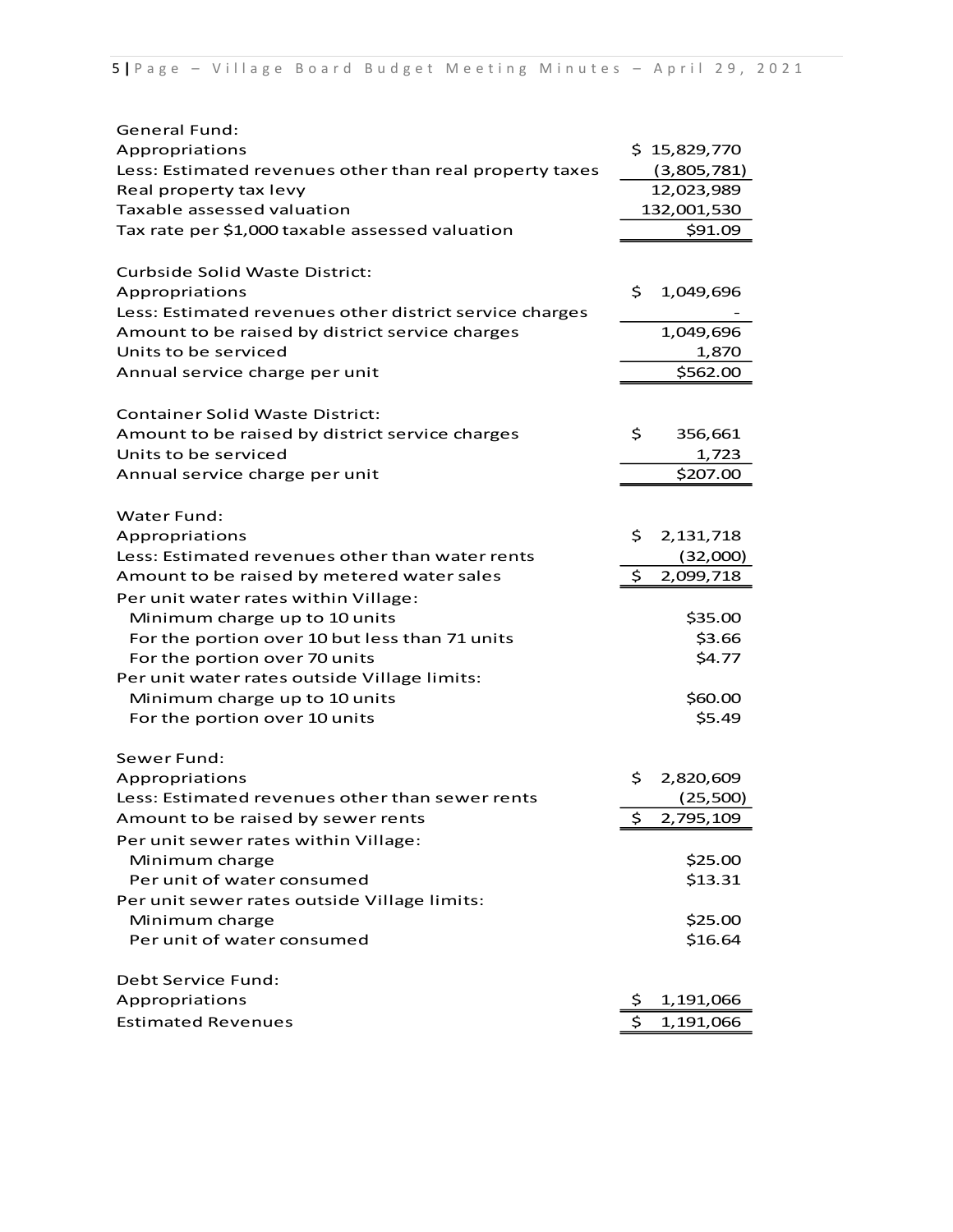The Village Board of the Village of Suffern does hereby adopt the Comprehensive Financial Policies of the Village of Suffern as presented in the 2021-2022 Adopted Budget document. A motion to approve the foregoing resolution was made by Trustee Steven Alpert and seconded by Trustee Charles Barone and a roll call vote was recorded as follows:

| <b>NAME</b>     | YES | <b>NO</b> | <b>ABSENT</b> |
|-----------------|-----|-----------|---------------|
| Alpert          | х   |           |               |
| <b>Barone</b>   |     |           |               |
| Meegan-Corrigan |     |           |               |
| Sauberman       |     |           |               |
| Markunas        |     |           |               |

Mayor Markunas declared the Resolution adopted on April 29, 2021.

Mayor Markunas made a statement about his vote not to adopt the 2021-2022 Budget. A summary of the statement is as follows: The Village Board's vote tonight in favor of the 2021- 2022 fiscal year budget, in his opinion, included major cuts to the Suffern Police Department; cuts that may affect the safety of the residents, the police officers, and possibly other first responders.

He believed all police officers and all first responders should be given the proper equipment and tools to do their jobs in the safest, most efficient way possible. This is the responsibility of the Board to the employees and volunteers that put their lives on the line each day to respond to emergencies in our community. To properly equip police officers would have cost the average tax payer an additional \$18.00 per year, and as a united Board, a budget could have been achieved that each of them could have been proud to vote for. The Board made budget cuts to the Police Department while the country is still reeling from the impact of a pandemic  $- a$ pandemic that greatly impacts first responders who are on the front-line providing emergency response to the community. Now was not the time to cut the Police Department budget, especially for equipment that is used by officers 24/7, 365 days each year.

He stated, the Board cut the budget for equipment that was recommended to be replaced not only by our Chief of Police but also by our Department of Public Works Supervisor, both who have a detailed understanding of the condition and cost of repairs to bring police vehicles up to required safety standards. Rather than respect the opinion of experts who are best able to evaluate and make recommendations to the Board, the Board chose to disregard recommendation and cut the budget for police vehicles. Rather than replace outdated police vehicles, the Board's decision not to replace these vehicles will require tax payers to spend money than \$18.00 per household on costly repairs that will exceeded the value of the asset. In good conscience and for the reasons stated, he voted no. He said it is time to stand up for Police Officers in Suffern and across this state and nation. As a Police Officer for 20 years, he knows what it is like to put on a uniform, a gun belt and a bulletproof vest. For an additional \$18.00 a year, he would have proudly voted for this year's budget. But he voted no because the Board's decision may affect the safety of residents, police officers, and possible other first responders and put an unnecessary burden on tax payers to pay for costly repairs to emergency vehicles that exceed the value of the asset.